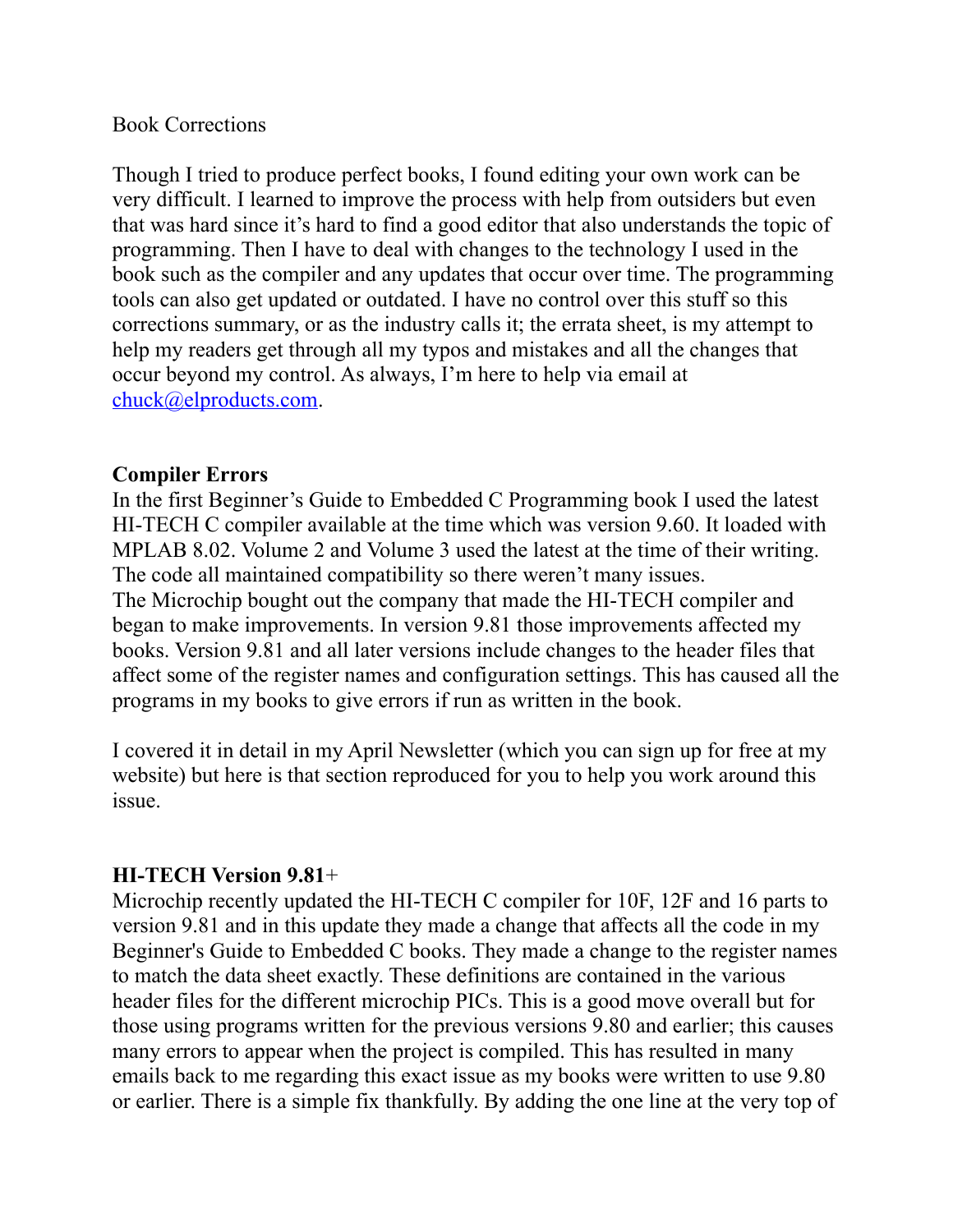the program (it has to be the first line) all the original header files are used instead of the new definition files. If you have experienced this issue, this is the fix.

#define LEGACY HEADERS

For example here is how it's used in a program from my book Beginner's Guide to Embedded C.

#define LEGACY HEADERS // Define required for compiler version 9.81 and later #include <htc.h> // Include HITECH CC header file

//Internal clock, Watchdog off, MCLR off, Code Unprotected \_\_CONFIG (INTIO & WDTDIS & PWRTDIS & MCLRDIS & BORDIS & UNPROTECT & IESODIS & FCMDIS);

main() {  $ANSEL = 0;$  // Intialize A/D ports off  $CM1CON0 = 0$ ; // Initialize Comparator 1 off  $CM2CON0 = 0$ ; // Initialize Comparator 2 off  $PORTC = 0x00$ ; //Clear PortC port  $TRISC = 0x00;$  //All PortC I/O outputs while( $1 == 1$ ) //loop forever {  $RC0 = 1$ ; // Turn on RC0 LED  $\}$  //End while } //end main

If you don't like this method, there are other options to fix this as well using MPLAB setup screens spelled out in the readme file included with the HI-TECH installation. Some have chosen alternative methods. One person re-wrote the header files back to the original format. It's been interesting how different this was approached by my readers. It also shows there isn't one right way to solve a software issue.

This should address a majority of the issues I get email on but there are a few other errata to spell out for the three Beginner's Guide to Embedded C Programming books. They are listed below.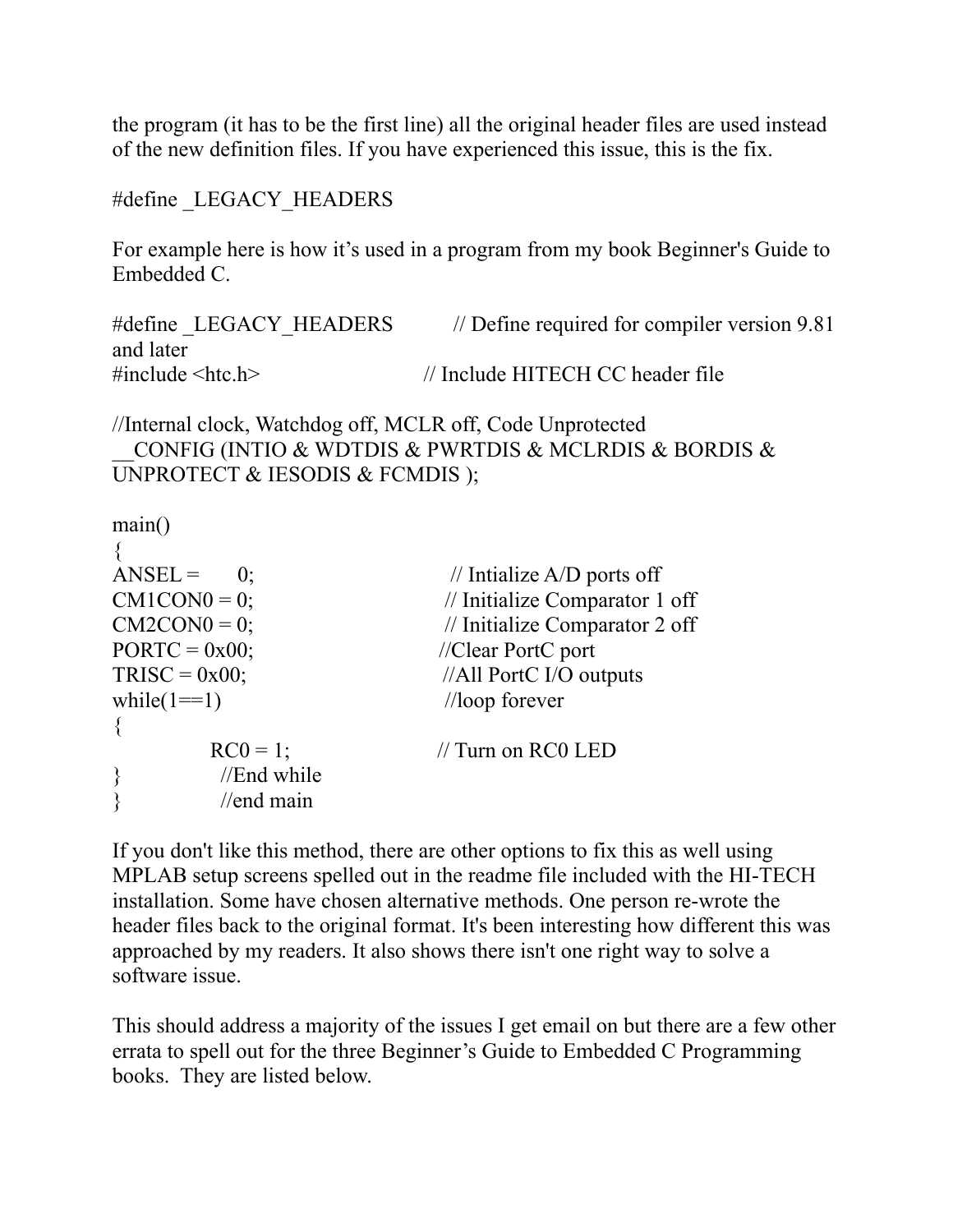# **Beginner's Guide to Embedded C Programming (Volume 1)**

# **Correction #1**

All programs require the PORTs to be set to digital with these lines:

| $ANSEL = 0$ ;   | // Intialize $A/D$ ports off   |
|-----------------|--------------------------------|
| $CM1CON0 = 0$ ; | // Initialize Comparator 1 off |
| $CM2CON0 = 0$ ; | // Initialize Comparator 2 off |

The first couple programs in the book I left this off and the compiler didn't complain but later versions of the compiler expected these to be included. Add those lines to the top of the program and it should work fine.

These settings are explained in the book on pages 115-117. I've corrected this on all the files in the .zip file you download at www.elproducts.com/cbookfiles This is really the proper way to start a program so I should have done this anyway.

If you cannot get the first project to light the LED then add these lines and it should correct the problem.

# **Correction #2**

When I started the books, the HI-TECH compiler only supported a handful of parts and only limited use of the program memory. Then they released a lite version that supported all the PIC Microcontrollers. It was called PICC PRO Lite. When you install the new PICC PRO Lite version, you will see they changed the look of the icons in MPLAB as shown below. These work the same as the ones shown in the book but just look different.



New PICC PRO ICONS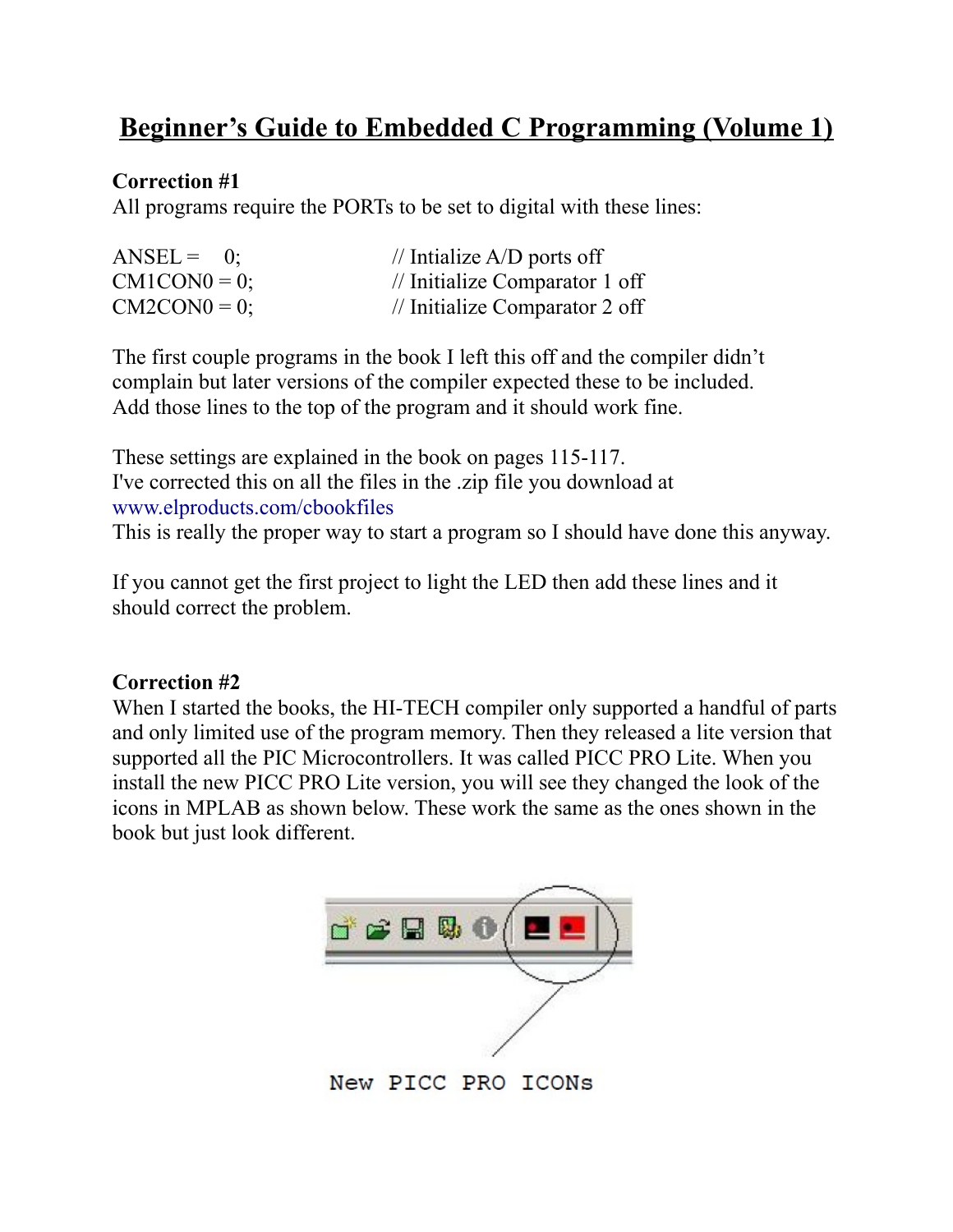**Correction #3** Page 40: If-Else example

```
If (GP2 == 0){
GP1 = 1;
}
else
{
GP2 = 0; <<<<----- Should be GP1 = 0;
}
```
**Correction #4** Page 95: **How It Works** section

States:

Notice how it starts with a **backslash** and a star /\*.

It should state:

Notice how it starts with a **forward slash** and a star /\*.

# **Correction #5**

Page 97: Half way down the page

States:

The comment line that describes the settings follows a double **backslash**.

It should state:

The comment line that describes the settings follows a double **forward slash**.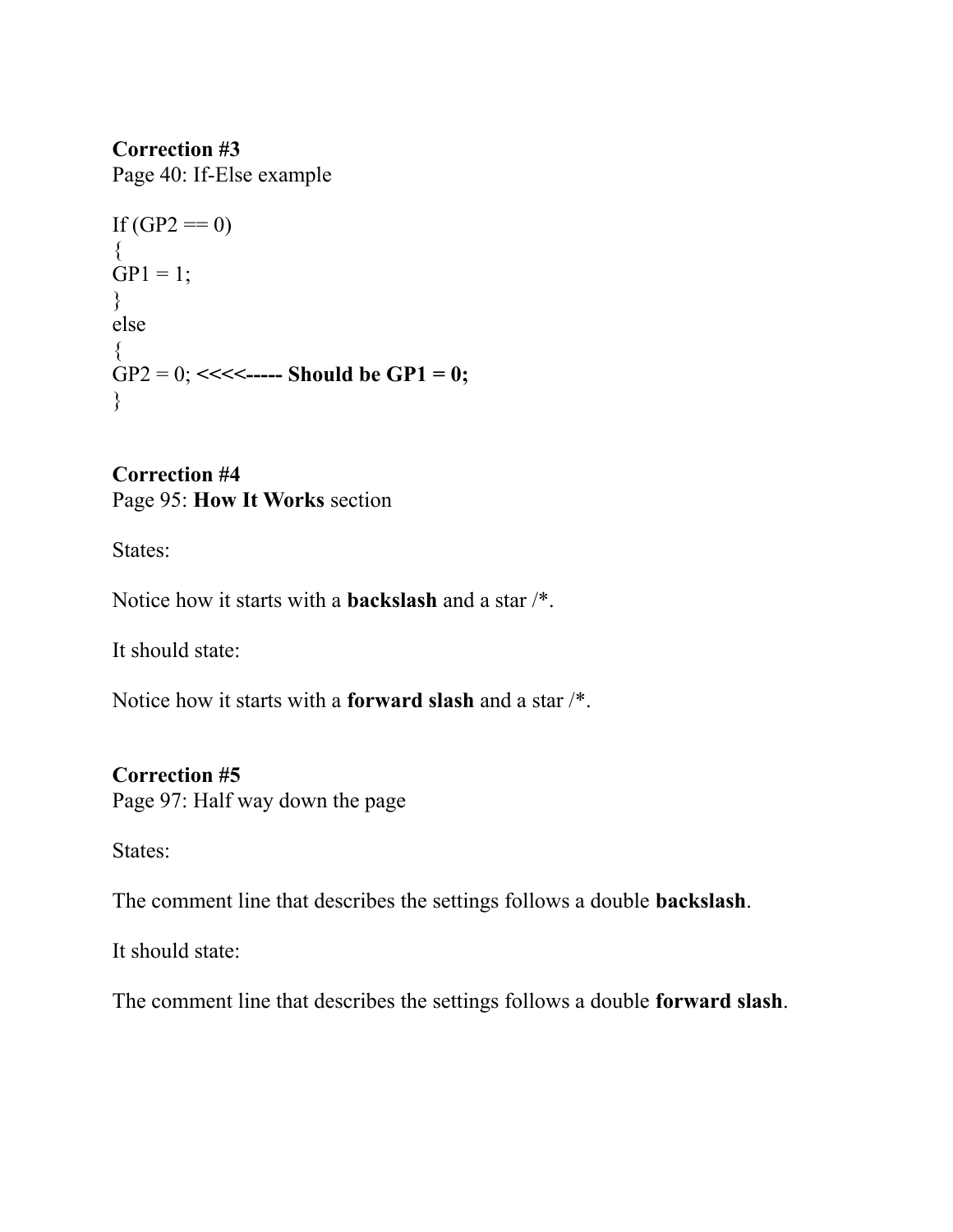**Correction #6** Page 117 and page 126: Code Example

States:

| $PORTC = 0x00;$ | $\frac{1}{2}$ Clear <b>PortB</b> port |
|-----------------|---------------------------------------|
| $TRISC = 0x00;$ | //All <b>PortB</b> I/O outputs        |

Should state:

| $PORTC = 0x00;$ | $\mathcal{U}$ Clear <b>PortC</b> port |
|-----------------|---------------------------------------|
| $TRISC = 0x00;$ | $//All$ PortC I/O outputs             |

### **Correction #7**

Page 123: Project 4 description.

The description says the project will scroll light back and forth but the actual code only scrolls in one direction and then repeats it. The LED **light doesn't scroll back and forth** it just scrolls in one direction when you get the project working on your PICkit 2 development board.

# **Correction #8**

Page 131: Typo

States:

You **cold** also change the main loop's

Should state:

You **could** also change the main loop's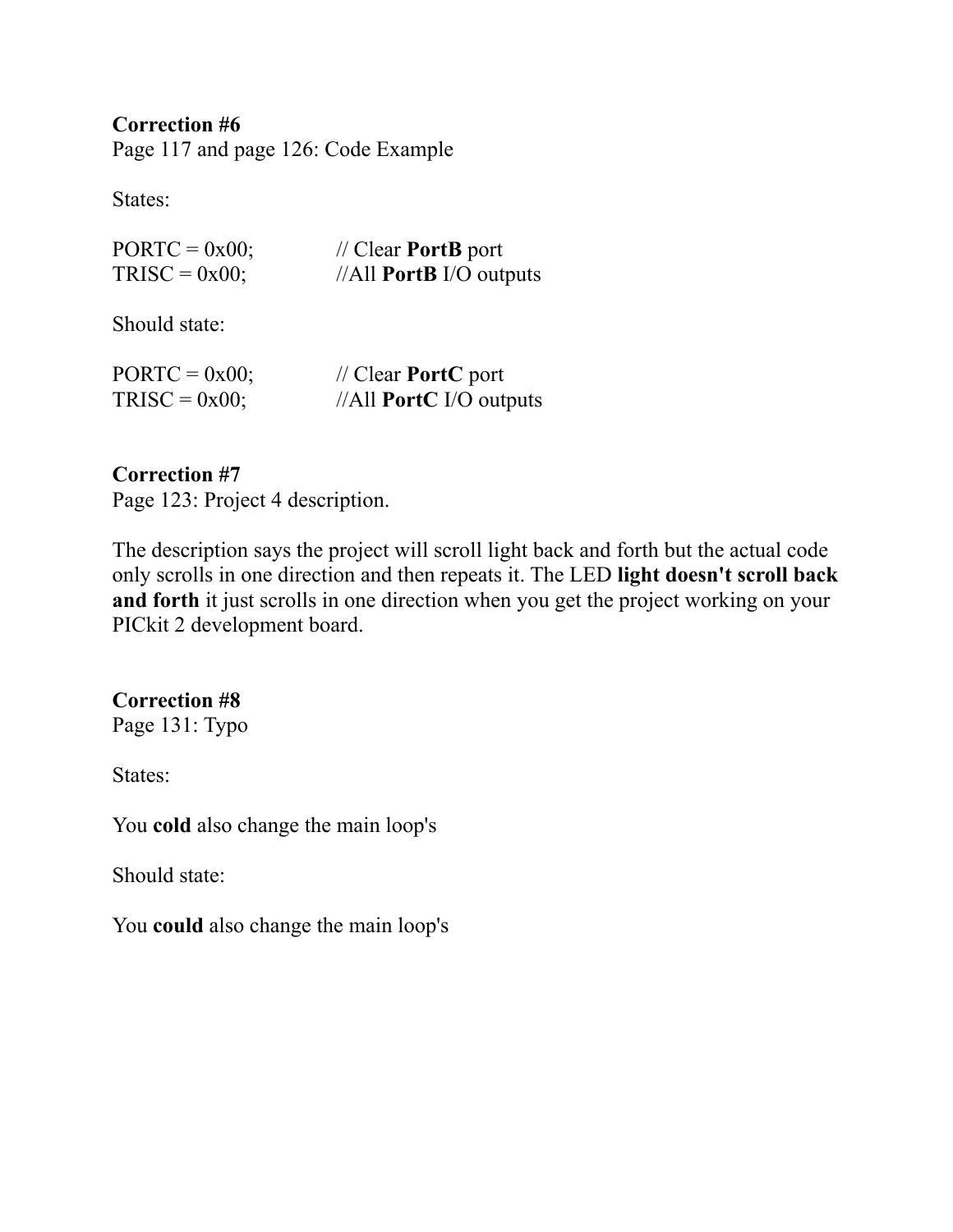### **Correction #9**

Page 16, 2<sup>nd</sup> paragraph, 6<sup>th</sup> line

States: program could look **line** one continuous line

Should state:

program could look **like** one continuous line

# **Correction 11:**

Page 114 and 127 This really isn't an error as 0xD is treated the same as 0x0D in the compiler but it's best to be consistent in a beginner book.

States:

 $TMR0 = 0xD$ 

Should state:

 $TMR0 = 0x0D$ 

# **Correction 12:**

Page 133, 136 and 137 I described the operation backwards.

States: When switch is pressed the LED will light.

Should state:

When the switch is idle the LED will light and will be off when the switch is pressed.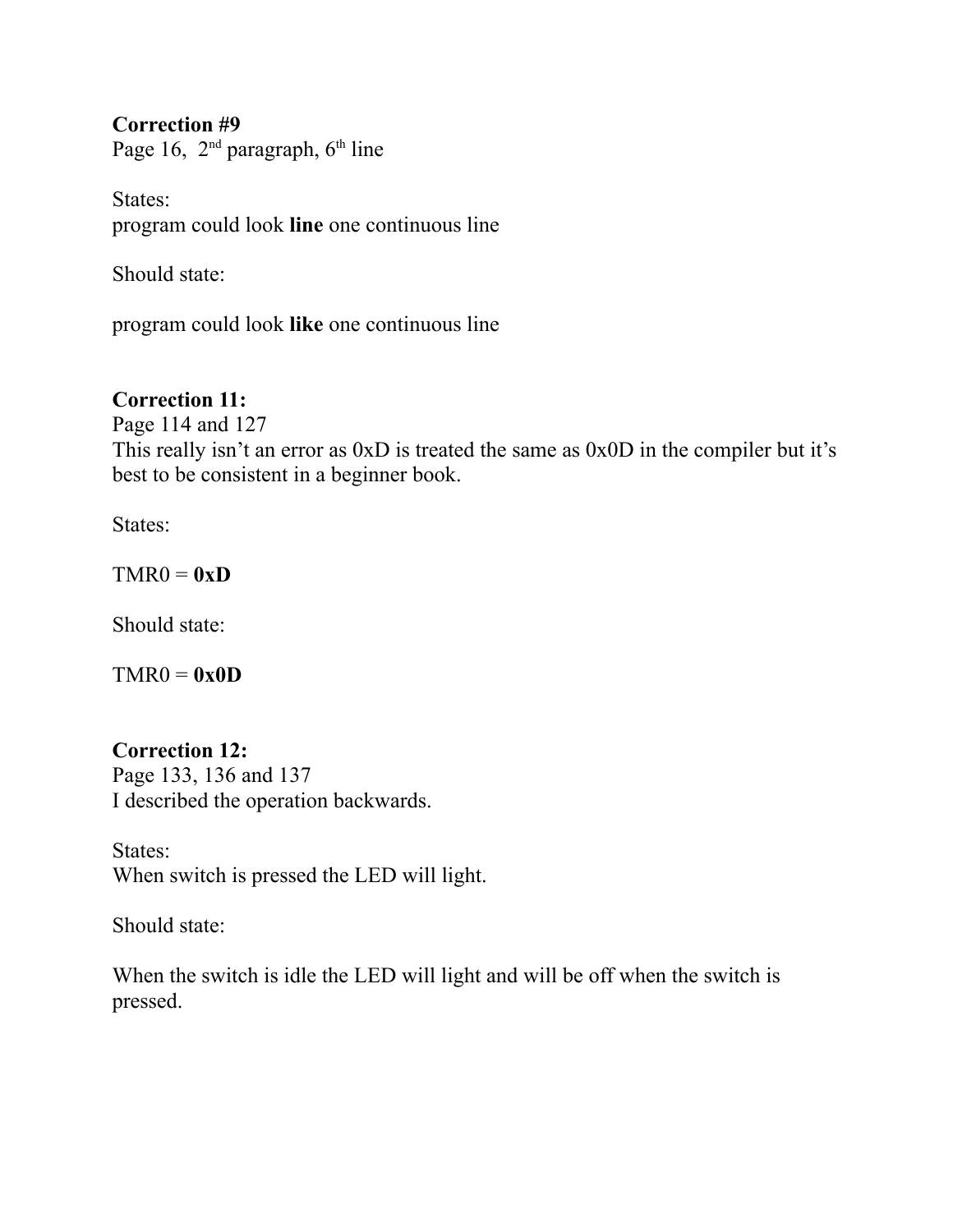### **Correction #13:**

Page 109, 1<sup>st</sup> paragraph, last sentence

States:

Functions were described earlier in Chapter 6 and this project I use to introduces how to actually use functions.

Should State: Functions were described earlier in Chapter 6 and **in** this project I **introduce** how to actually use functions.

### **Correction #14:**

Page 113 and 118 Comment states RB0 when should state the LED name on the board.

States: // Turn on RB0 LED // Turn off RB1 LED

Should state: // Turn on DS1 LED // Turn on DS2 LED

**Correction #15:** Page 88, Project 1 description is wrong.

States:

DS1 LED should flash in Project 1

Should state:

DS1 LED stays on all the time in Project 1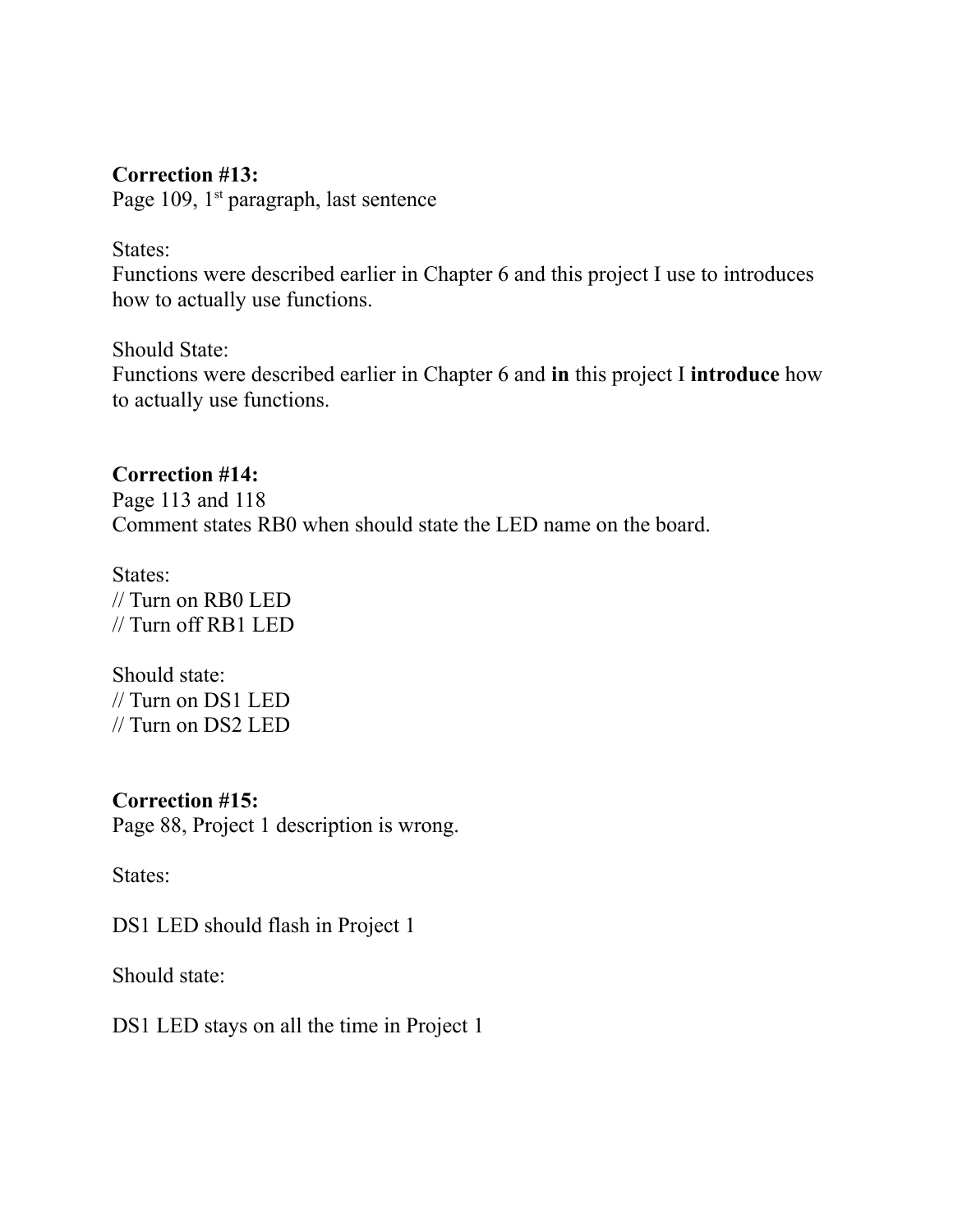# **Correction #16:** Page 98, Bottom of the page

States:

while( $1=1$ )

Should state:

while( $1 == 1$ )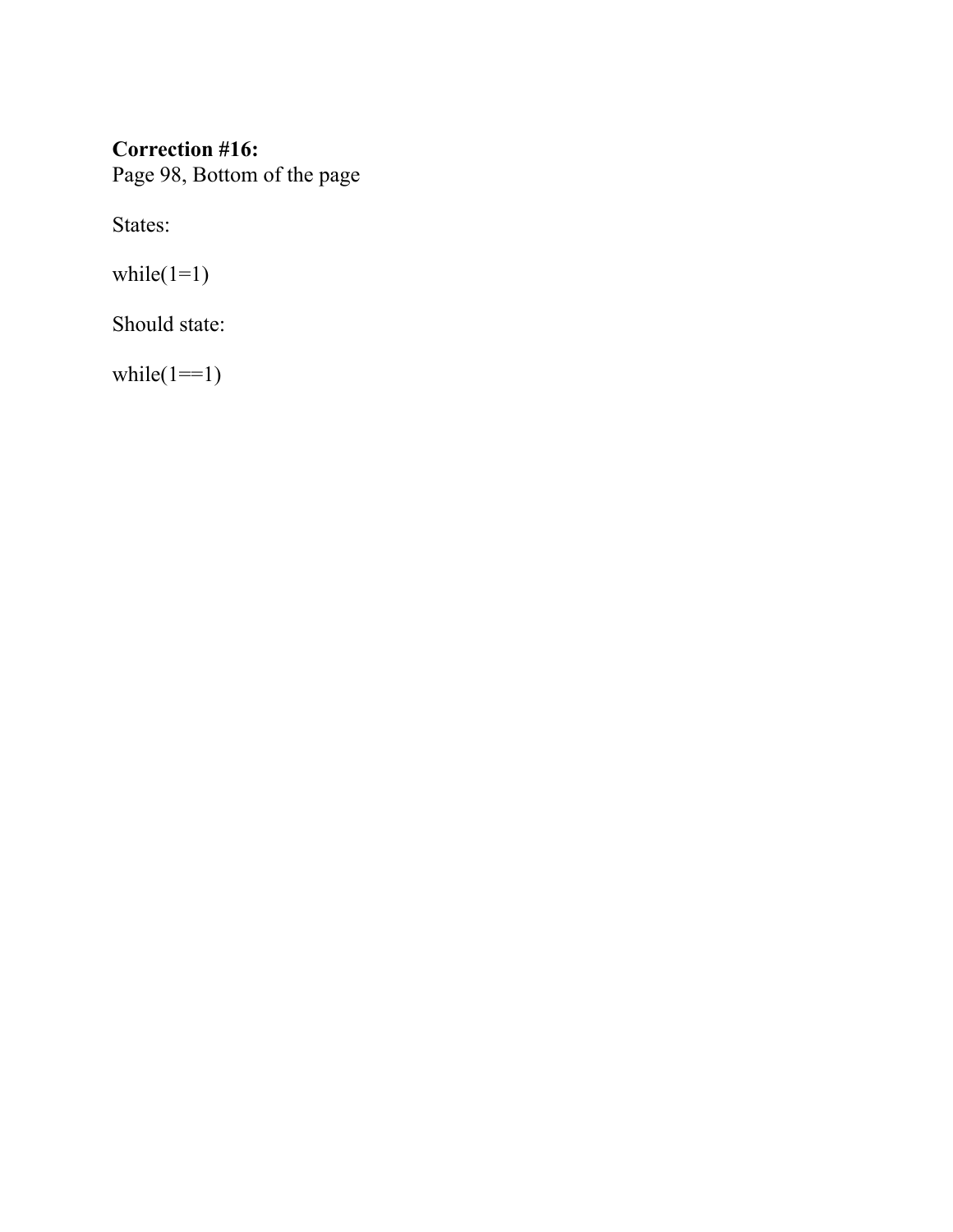# **Beginner's Guide to Embedded C Programming - Volume 2**

### **Correction #1**

Page 16, shows wrong part number for two pin header Shows this:

Parts List

| Qty | Description                               | Part Number/Supplier     |
|-----|-------------------------------------------|--------------------------|
|     | <b>Small Breadboard</b>                   | 923273-ND / Digikey      |
|     | <b>Shorting Blocks</b>                    | 22023 / James            |
|     | Two Pin 0.1" Single Row Header            | $222966 / \text{Jameso}$ |
|     | 16 Pin 0.1" Female Header (cut to 10 Pin) | 308592 / Janeco          |

Should be this:

#### Parts List

| Qty | Description                               | Part Number/Supplier |
|-----|-------------------------------------------|----------------------|
|     | <b>Small Breadboard</b>                   | $923273-ND/D$ igikey |
|     | <b>Shorting Blocks</b>                    | 22023 / Jameco       |
|     | Two Pin 0.1" Single Row Header            | 108338 / Jameco      |
|     | 16 Pin 0.1" Female Header (cut to 10 Pin) | 308592 / Jameco      |

**Correction #2** Page 31, Comment is incorrect

|            | rage 31, Commient is incorrect |
|------------|--------------------------------|
| States:    |                                |
| default:   | //if state $\text{led } > 3$   |
| Should be: |                                |
| default:   | //if state $led$ >9            |

# **Correction #3**

Chapter 4, Figure 4-2 RA2 should be connected to LCD RS pin per the schematic below: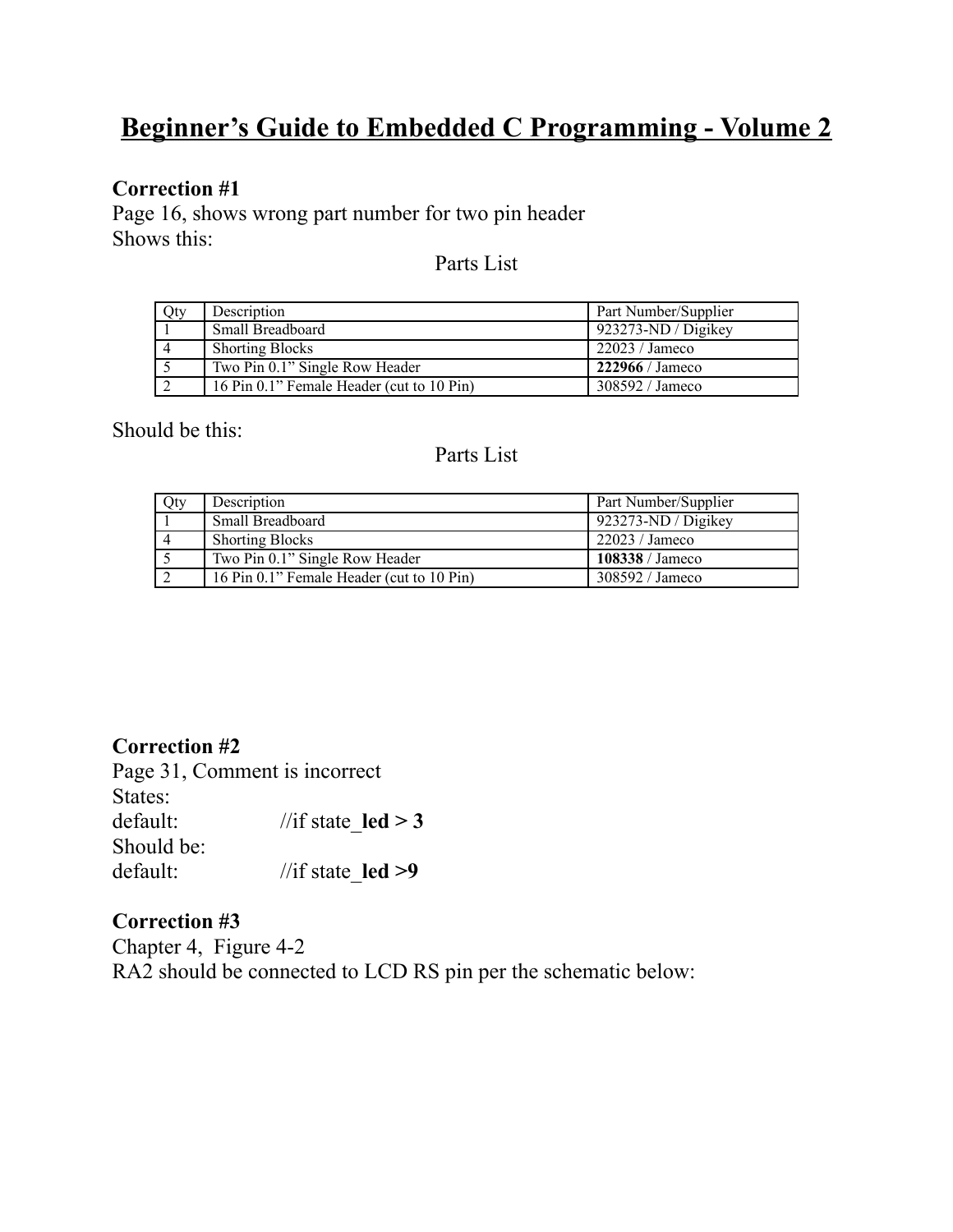

Corrected Figure 4-2

# **Correction #4**

Chapter 8, Page 127 and 137

Page 127 Code states:  $CPK = 1$ ; Should be:  $CPK = 0$ ;

Page 137

States:

The clock polarity bit is initially set to idle high but by setting this bit to a one then the clock will idle low.

Should be:

The clock polarity bit is initially set to idle high but by setting this bit to a **zero** then the clock will idle low.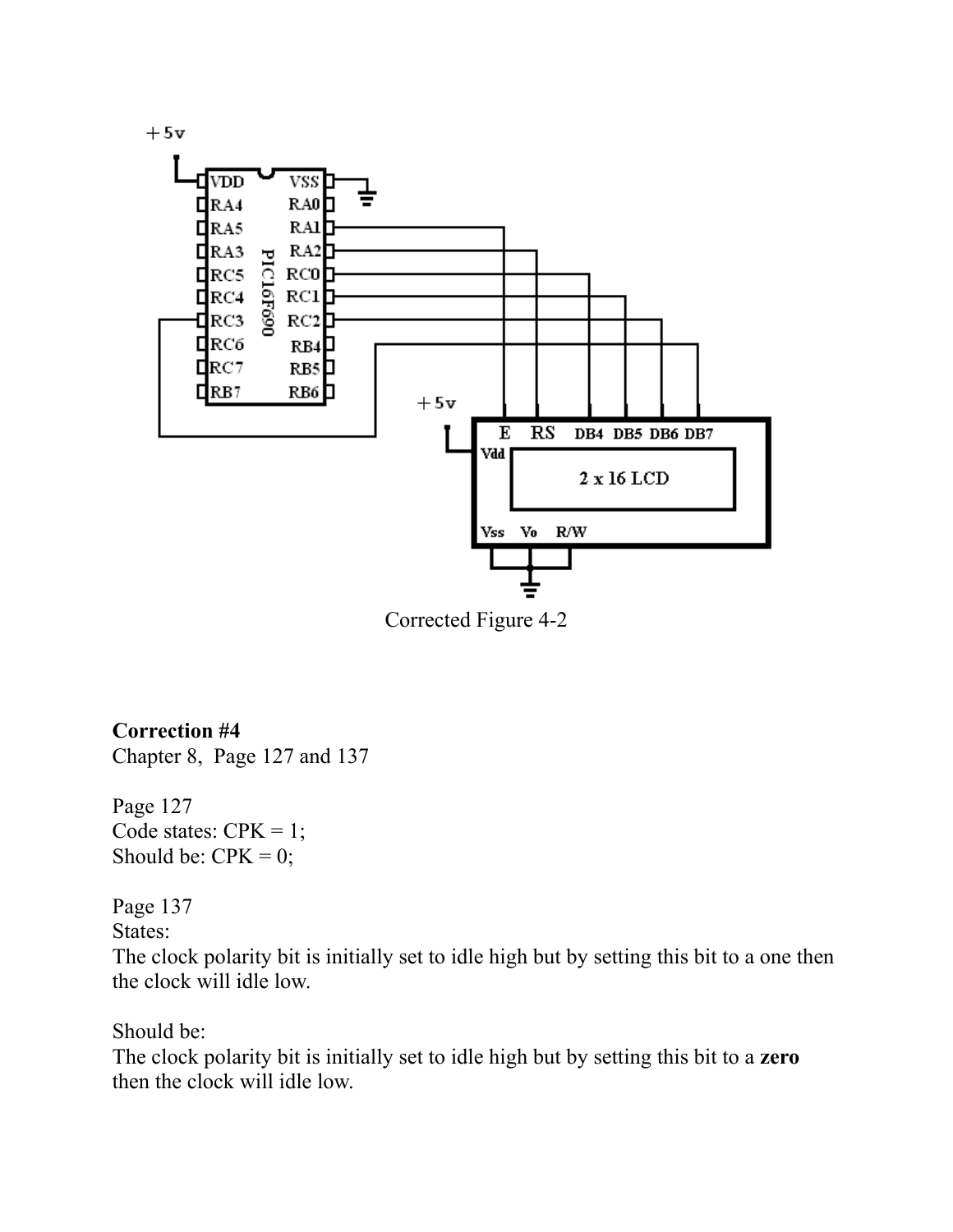|             | Also States: |
|-------------|--------------|
| $CKP = 1$ : |              |

Should be:  $CKP = 0;$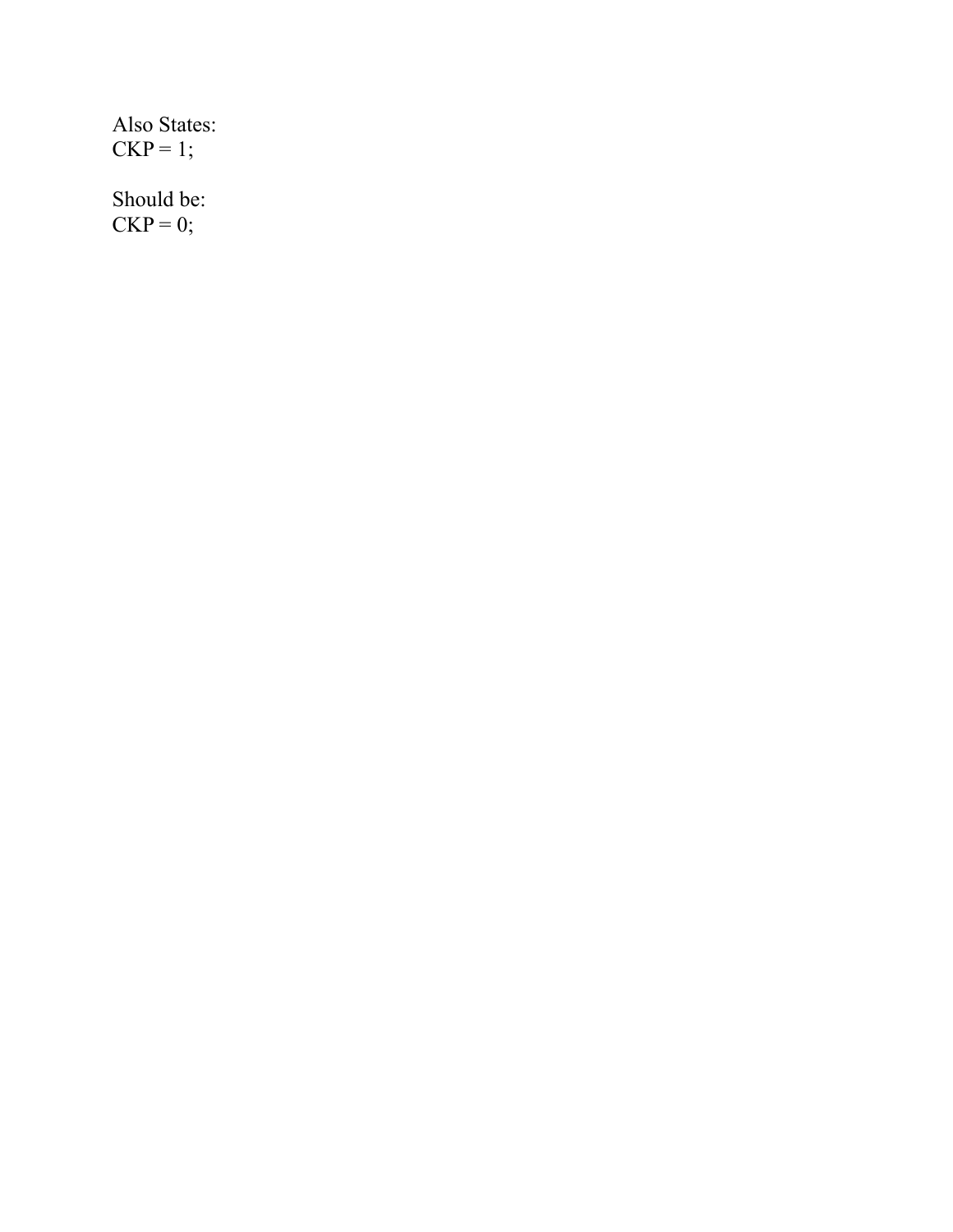# **Beginner's Guide to Embedded C Programming - Volume 3**

Correction #1 Figure 8-2A Connections to LCD on CHIPINO mini are wrong. The corrected layout is below.